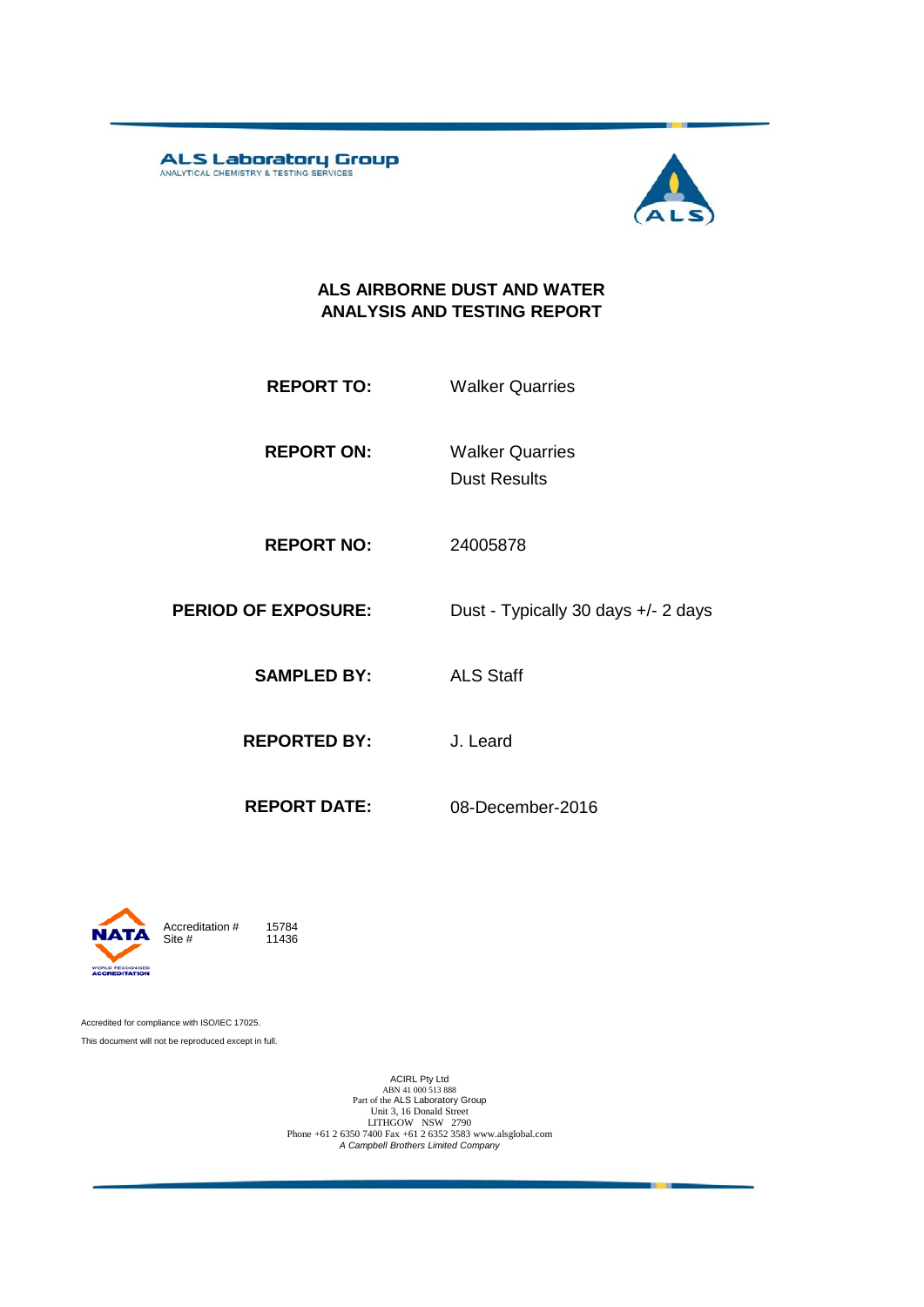# **ALS AIRBORNE DUST ANALYSIS AND TESTING REPORT**



## **WALKER QUARRY**

Month Dec-16<br>Date Replaced 8/11/2016 Date Replaced 8/11/2016<br>Date Collected 5/12/2016 Date Collected

### **DUST DEPOSITION RESULTS**

(g/m²/month)

| GAUGE NO.   | <b>INSOLUBLE SOLIDS</b> | *COMBUSTIBLE MATTER | **ASH |  |
|-------------|-------------------------|---------------------|-------|--|
| <b>DG#1</b> | 0.2                     | 0.3                 | < 0.1 |  |
| DG#2        | 0.2                     | 0.3                 | < 0.1 |  |
| DG#3        | 2.5                     | 2.0                 | 0.5   |  |
| DG#4        | 0.7                     | 0.4                 | 0.3   |  |

No. of days exposed: 27

\* Result Calculated \*\* Incombustible Matter Analysed in accordance with AS3580.10.1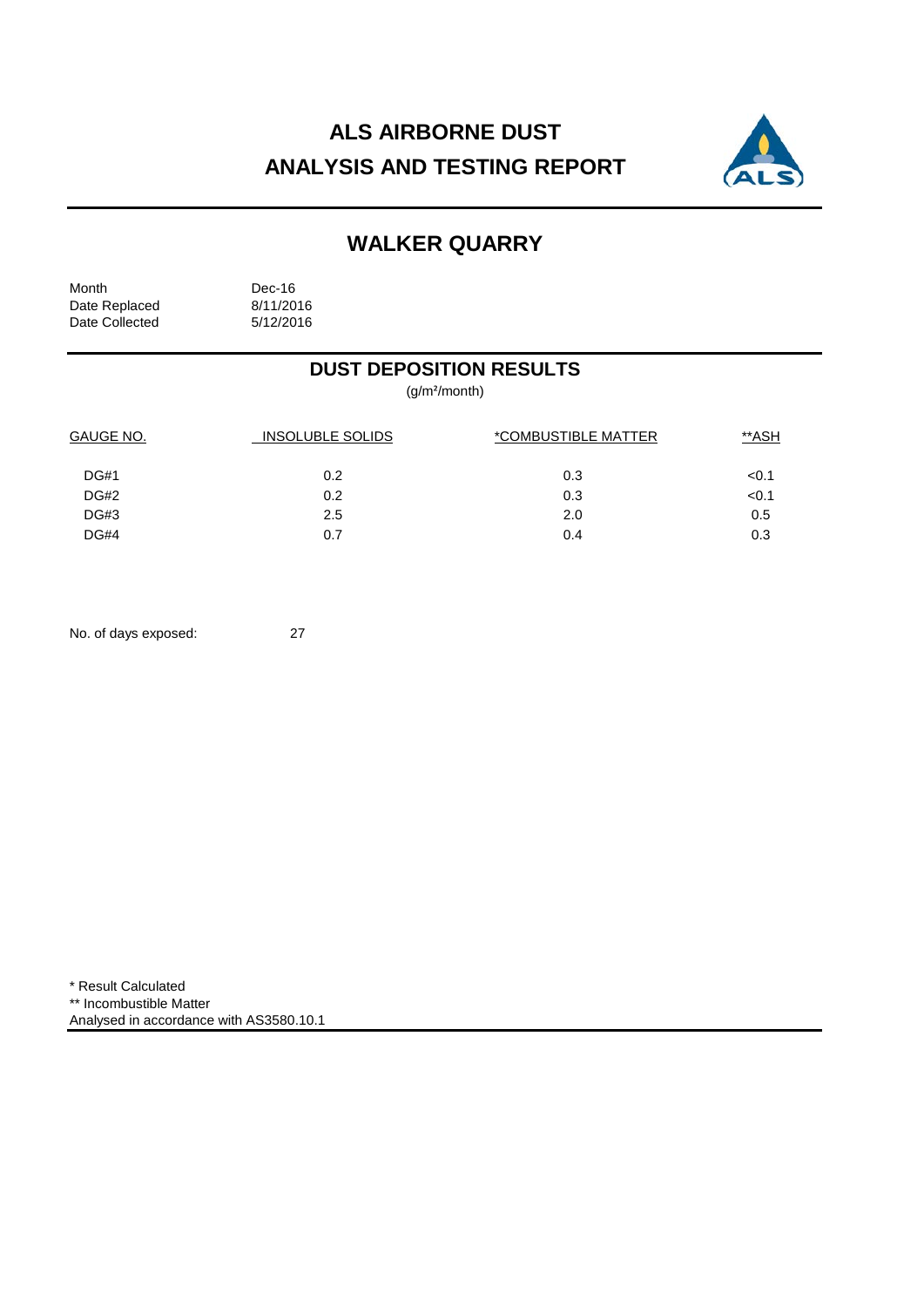# **ALS AIRBORNE DUST ANALYSIS AND TESTING REPORT**



## **WALKER QUARRY**

| Month          | Dec-16    |
|----------------|-----------|
| Date Replaced  | 8/11/2016 |
| Date Collected | 5/12/2016 |

#### **DUST GAUGE OBSERVATION**

| <b>GAUGE</b> | <b>ANALYSIS OBSERVATIONS</b>                                                 |  |  |
|--------------|------------------------------------------------------------------------------|--|--|
| <b>DG#1</b>  | Clear, insects, organic matter, fine brown dust & coarse<br>brown dust       |  |  |
| <b>DG#2</b>  | Clear, organic matter, fine brown dust & coarse brown dust                   |  |  |
| <b>DG#3</b>  | Clear, insects, fine brown dust & coarse brown/black dust                    |  |  |
| <b>DG#4</b>  | Clear, insects, organic matter, fine brown dust & coarse<br>brown/black dust |  |  |